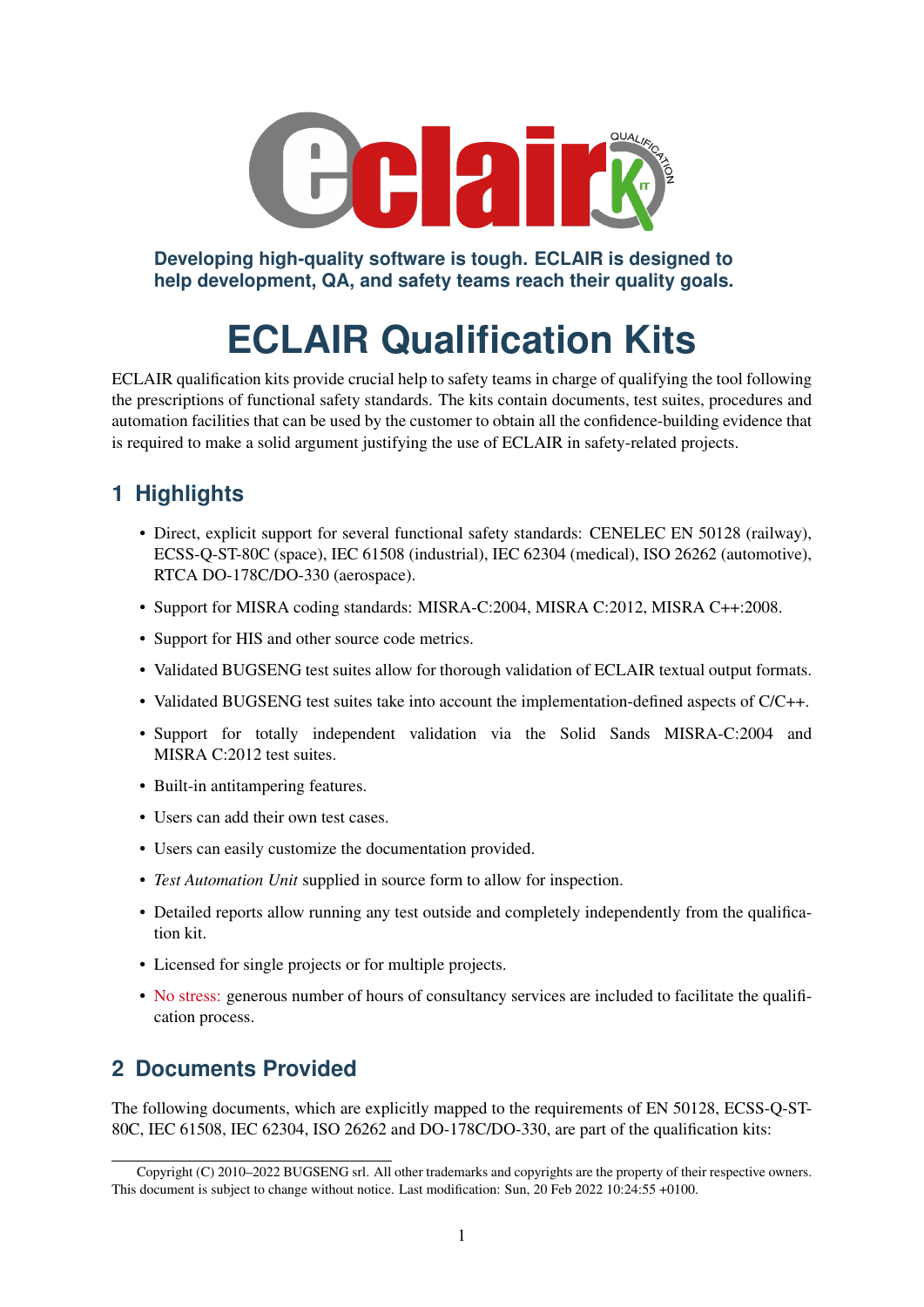- ECLAIR Qualification Kit User's Manual Contains detailed information about the use of the qualification kit including a mapping to the supported functional safety-standards.
- ECLAIR Safety Manual Contains all you need to know on the use of ECLAIR for the development of safety-related systems.
- ECLAIR Test Automation Unit Manual Contains detailed information on the installation, verification and use of the Test Automation Unit.
- ECLAIR Development Process Contains a high-level description of the processes used at BUGSENG for the development of ECLAIR.
- ECLAIR Release Notes Contains information on ECLAIR releases since ECLAIR 2.3 along with matching releases of the ECLAIR Qualification Kits, where available.
- ECLAIR Defect Report Contains information about known ECLAIR defects that may impact functional safety, along with instructions on how to obtain information on additional defects possibly discovered after the release of the qualification kit.
- ECLAIR Qualification Report A template document that the user can easily integrate with test results that have been obtained by running the *Test Automation Unit* on the test suites, possibly along with any information supplementary to the *ECLAIR Safety Manual*.

#### **3 BUGSENG Test Suites**

BUGSENG test suites for MISRA-C:2004, MISRA C:2012 and MISRA C++:2008 contain thousands of test cases developed by BUGSENG over a decade. They have been designed to cover ordinary as well as corner cases and cases where the presence/absence of MISRA guideline violations depends on particular combination of the implementation-defined aspects of the language.

## **4 Solid Sands Test Suites**

*Solid Sands*, the makers of the renowned *SuperTest* compiler test and validation suite for C and C++ compilers, also produces test suites for MISRA-C:2004 and MISRA C:2012. Solid Sands MISRA suites contain two types of tests:

- 1. The *t-tests* are meant to fully conform with the MISRA guidelines and should not trigger any diagnostics in the MISRA checking software; this class of tests is useful to catch the presence of unwanted false positives.
- 2. The *x-tests* have been designed to contain a violation of each specific MISRA guidelines; these are helpful to prove the correctness and comprehensiveness of the ECLAIR tool to an accredited certification body.

The ECLAIR qualification kits for MISRA-C:2004 and MISRA C:2012 have been designed to allow for plugging in the Solid Sands MISRA suites, thereby enabling totally independent validation.

#### **5 Test Automation Unit**

The *Test Automation Unit* (TAU) is written in *Lua*, a scripting language whose interpreter is characterized by small memory footprint and high speed. The TAU is supplied in source code, thereby allowing for easy inspection and independent assessment. Nonetheless, the TAU produces, along with the results obtained for each test case, the exact sequence of commands that allow reproducing the test without using any component of the qualification kit apart from the test case source code. Among the data produced by the TAU is a summary that can be directly included in the *ECLAIR Qualification Report*.